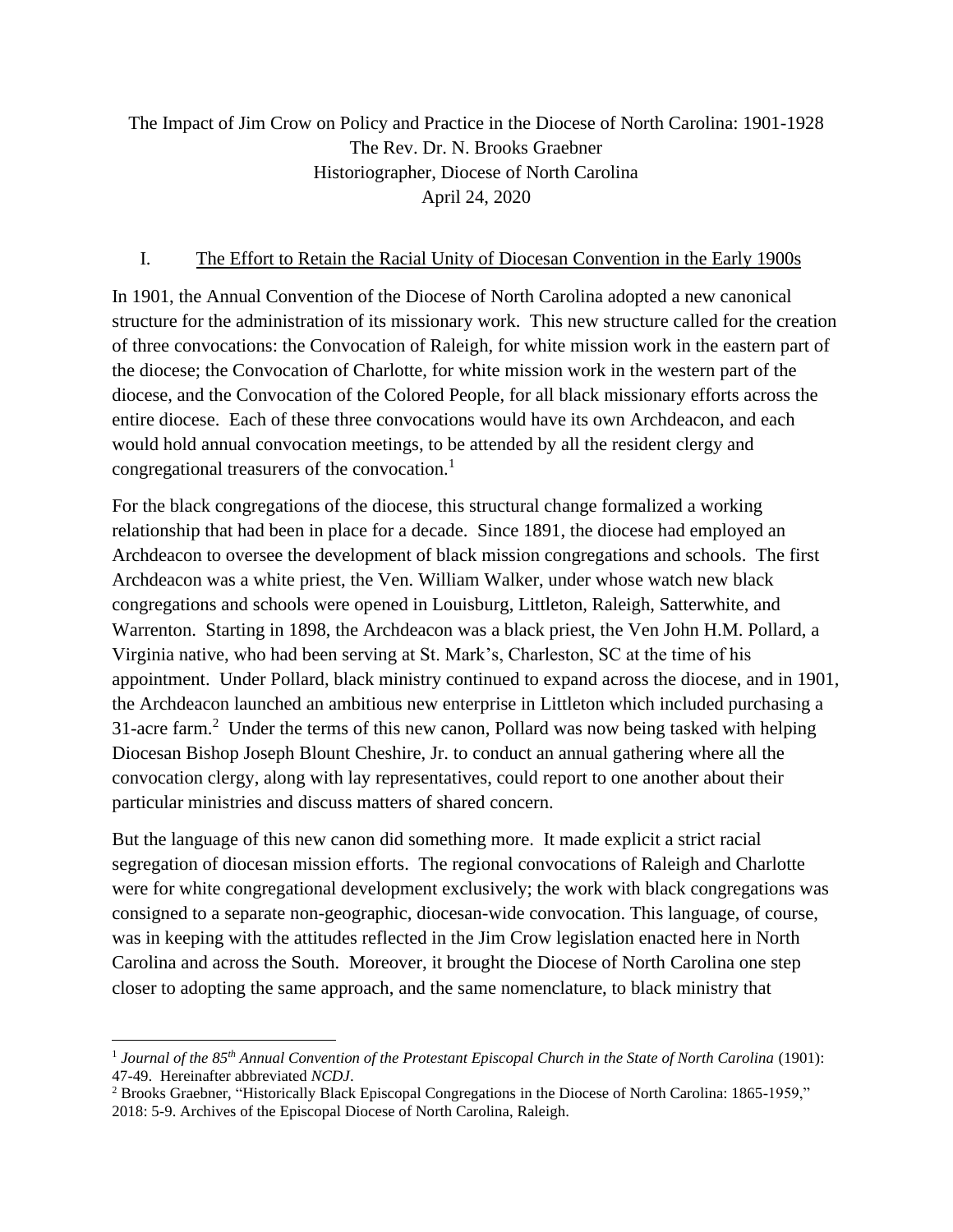prevailed in neighboring dioceses, where, ever since the 1880s, black congregations had been organized into separate convocations, headed by their own archdeacons.

There remained one important difference between the convocation system in North Carolina and elsewhere in the South. In Virginia, for example, the provisions enacted under "Canon XIII" in the 1880s restricted black participation in annual council (convention) to representatives from the black congregations (two clergy, two lay), and permitted these representatives to vote only on matters directly related to their own ministry.<sup>3</sup> Here in North Carolina, black clergy and black congregations were admitted into full union with diocesan convention on equal terms with whites. This practice was instituted during Bishop Atkinson's episcopate and was a hallmark of Atkinson's insistence upon an "Apostolic and Catholic" Church which embraced all members equally.<sup>4</sup> The new canon of 1901 did nothing to alter this practice; black clergy were entitled to attend both their annual convocation meeting and the annual diocesan convention, and to participate fully in both.

But would North Carolina continue its long-standing practice of regarding whites and blacks as equal members of diocesan convention into the 20<sup>th</sup> century? The matter was first put to the test in the form of a proposed resolution introduced in 1903 by the Rev. Cary Gamble, rector of St. Timothy's, Wilson:

*Resolved*, That the colored work of the Diocese be formed into a Missionary District, and that said District shall annually hold a District Convocation, to be presided over by the Bishop, and that this Convocation shall elect three clergy and three lay delegates to the annual Convention of the Diocese.<sup>5</sup>

This resolution was referred to the Committee on Canons, which reported at convention the following year:

In regard to the resolution on page 39 of the Journal of the last Convention, referring to work among the colored people, the committee are of opinion that Chapter II, Canon I, in regard to Convocations, is sufficient for present purposes; therefore they recommend that further consideration of the subject be postponed for the present.<sup>6</sup>

For the present at least, the Diocese of North Carolina would continue its customary practice of allowing all black clergy and congregations into full union with convention.

That practice, however, was now to come under scrutiny from a very different source. The Conference of Church Workers Among Colored People (CCWACP or CCW), the national gathering of black clergy, put forward for consideration by the 1904 General Convention a

<sup>3</sup> Edward L. Bond and Joan R. Gundersen, "The Episcopal Church in Virginia, 1607-2007," *The Virginia Magazine of History and Biography vol. 115, no. 2* (2007): 286-288

<sup>4</sup> N. Brooks Graebner, "The Rt. Rev. Thomas Atkinson (1807-1881): Advocate for an Apostolic and Catholic Church," *Anglican and Episcopal History vol. 86, no. 2* (June 2017): 161-164.

<sup>5</sup> *NCDJ, 87th* (1903) 39.

<sup>6</sup> *NCDJ, 88th* (1904) 36.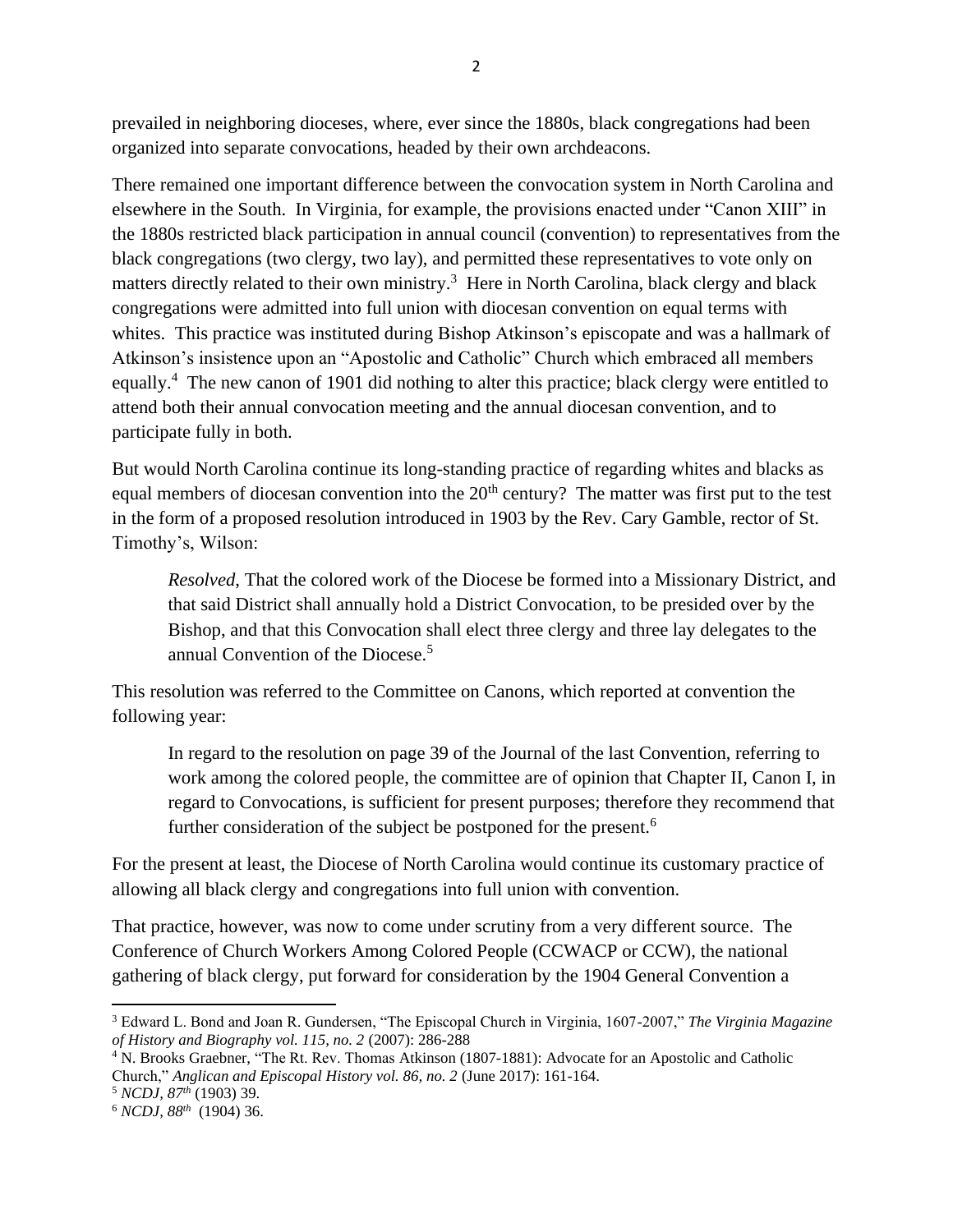resolution calling for the formation of black missionary districts, to be headed by black missionary bishops appointed by General Convention under the terms already in use for territorial missionary districts. This would mean that the black bishops so appointed would have seat and voice in the House of Bishops, and the black missionary districts would have representation in the House of Deputies. It would also mean General Convention ratifying the practice already prevalent in the South of consigning black ministry to separate black convocations.

In response to this proposal from the CCW, both Archdeacon Pollard and Bishop Cheshire stated their strong preference for maintaining the diocesan status quo. Addressing the 1904 diocesan convention, Cheshire offered up an admixture of racial paternalism and theological principle. He justified the development of separate black congregations as an appropriate reflection of the need to provide "worship and instruction of a special character for a people whose moral and intellectual development demanded some special recognition and provision." But he categorically rejected the notion of different Churches for different classes or races of people. The Church, he insisted, must maintain "outward and visible Unity," and to preserve that sacred principle, the Church in North Carolina has admitted the colored clergy and parishes into union with the Diocesan Convention, so that the annual legislative meetings of the diocese might display "an open and visible expression of the Oneness into which Christ, our Divine Redeemer, gathers together all the children of God, of every race and condition."<sup>7</sup>

For Cheshire, then, the current arrangement of racially separate convocations and a unified, biracial convention represented the "best arrangement possible."<sup>8</sup> Archdeacon Pollard echoed Bishop Cheshire's sentiments. He, too, did not want to see any further separation of the races, declaring "the unity of the Church of God is of far more vital importance than any temporary expediency."<sup>9</sup>

Nevertheless, Cheshire saw merit in having the convention itself take up the matter. He noted that the question was one that concerned the entire church and not only the diocese, and so he proposed the appointment of a committee of our "wisest and most experienced clergymen and laymen, that they may consider the whole question of the relation of the Church to the work of christianizing and elevating the colored people, with power to correspond with other diocese with a view of maturing some general principles of action." The convention acceded to the Bishop's suggestion, and Cheshire named four clergy and three lay persons.<sup>10</sup>

The all-white committee of the seven "wisest and most experienced clergymen and laymen," handpicked by Bishop Cheshire, offered their recommendations the following year. The result was clearly not what the Bishop had anticipated. The majority report, offered by four of the seven committee members, directed the Committee on Canons to prepared an amendment to the

<sup>7</sup> *NCDJ, 88th* (1904) 69,70.

<sup>8</sup> *NCDJ, 88th* (1904) 71 .

<sup>9</sup> *NCDJ, 88th* (1904) 130.

<sup>10</sup> *NCDJ, 88th* (1904) 72; 37.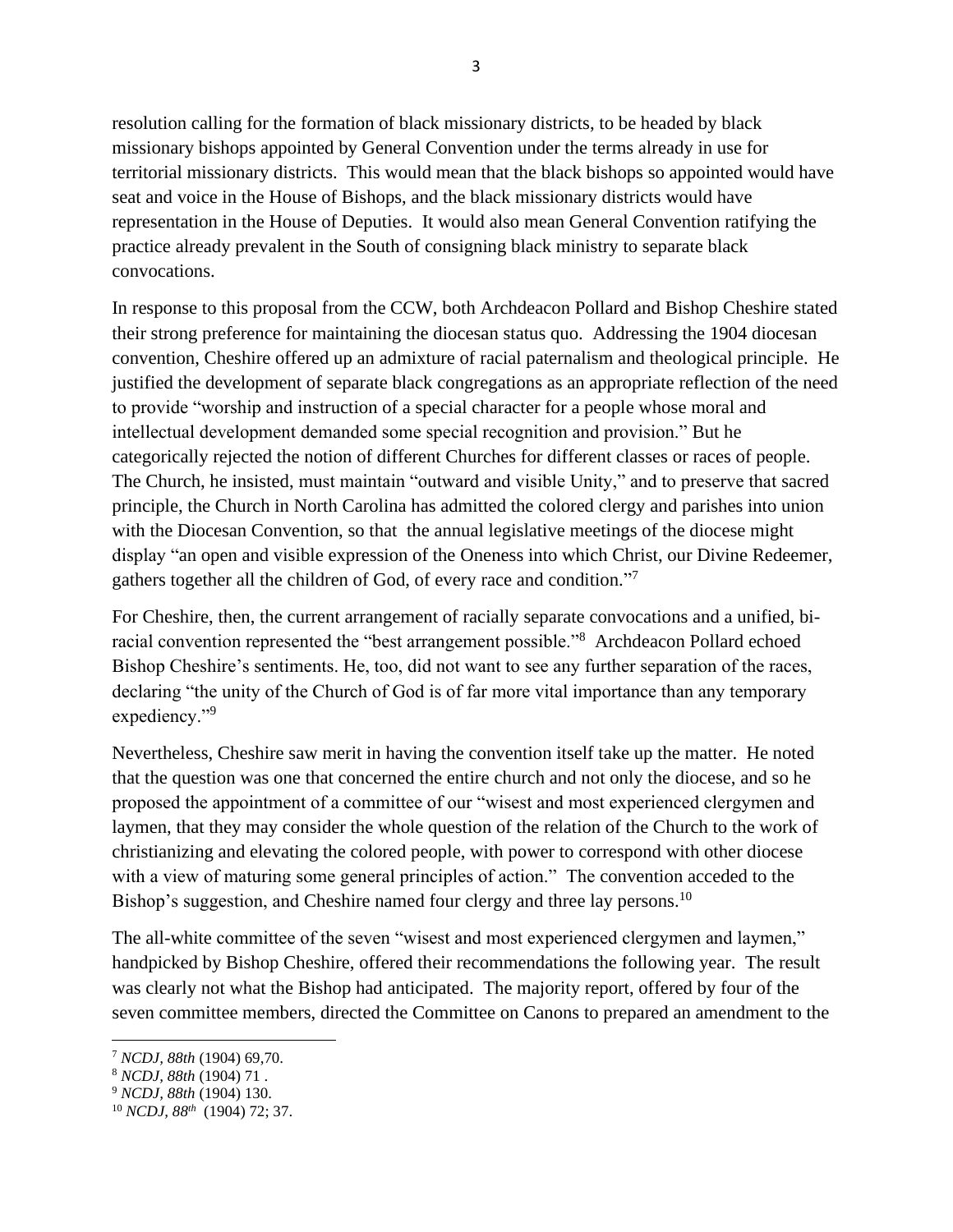Constitution limiting the membership of the Convention to "white clergy and white delegates from white Parishes and Missions." This was put forward by M.M. Marshall, Rector of Christ Church, Raleigh and President of the Standing Committee; Francis J. Murdoch, Rector of St. Luke's, Salisbury; Richard H. Lewis layman from Christ Church, Raleigh, and Kemp Plummer Battle, layman from Chapel of the Cross, Chapel Hill. The minority report, signed by the remaining three members of the committee, declared that they were not yet prepared to recommend changes in "the relations of the colored people to the Church in this Diocese." The minority report was submitted by Walter J. Smith, Superintendent of the Thompson Orphanage, Charlotte; Julian Ingle, Rector of Holy Innocents, Henderson and Secretary of Convention, and John Wilkes, layman from St. Peter's, Charlotte.<sup>11</sup>

The convention first took up the minority report, which failed on a vote by orders, with the clergy voting *aye* and the parishes voting *nay*. Subsequently, the majority report failed on a vote by orders with an obverse result, namely, the parishes voting *aye* and the clergy voting *nay*. But a closer examination of the vote tallies makes crystal-clear the sentiments of the diocesan convention. Only two parishes voted to retain the status quo; thirteen voted in favor of a whitesonly diocesan convention. The clergy vote favored the status quo, but the results were decidedly mixed among the white clergy, with 16 voting to retain the status quo and 11 voting to remove blacks from convention. It was only the fact that all six of the black clergy present voted with the bishop that created the appearance of strong clergy approbation for the status quo.<sup>12</sup> But the failure of convention to adopt either the majority or the minority report left the matter officially unresolved.

At the convention of 1906, no action on this matter was taken until the close of the second day of convention, when the Rev. Francis Murdoch renewed his motion of the previous year. A friendly amendment was proposed and accepted, which was intended to soften the resolution by "conferring on the colored Churchmen the greatest measure of self-government consistent with Catholic principles and retaining them as an integral part of the Church in this Diocese (that is, 'integral' but not 'members of the convention itself')." The next morning, however, Murdoch moved postponement of his resolution until the following year, in light of the bishop's personal communication that the Convocation of the Colored People desired to take this matter into consideration.<sup>13</sup> Clearly, Bishop Cheshire was buying time.

At the 1907 diocesan convention, however, Cheshire was prepared to tackle the issue head-on. He began by noting that the national organization of black clergy, the CCW, had been calling for a separate organization and that now "in our own Diocese arises a demand for a separation in our Diocesan councils, and a separate organization." Cheshire frankly attributed this latter demand to a mixture of racial prejudice and a sincere desire to improve the church's mission to African

<sup>11</sup> *NCDJ, 89th* (1905) 31,32.

<sup>12</sup> *NCDJ, 89th* (1905) 35,36.

<sup>13</sup> *NCDJ, 90th* (1906) 40,41.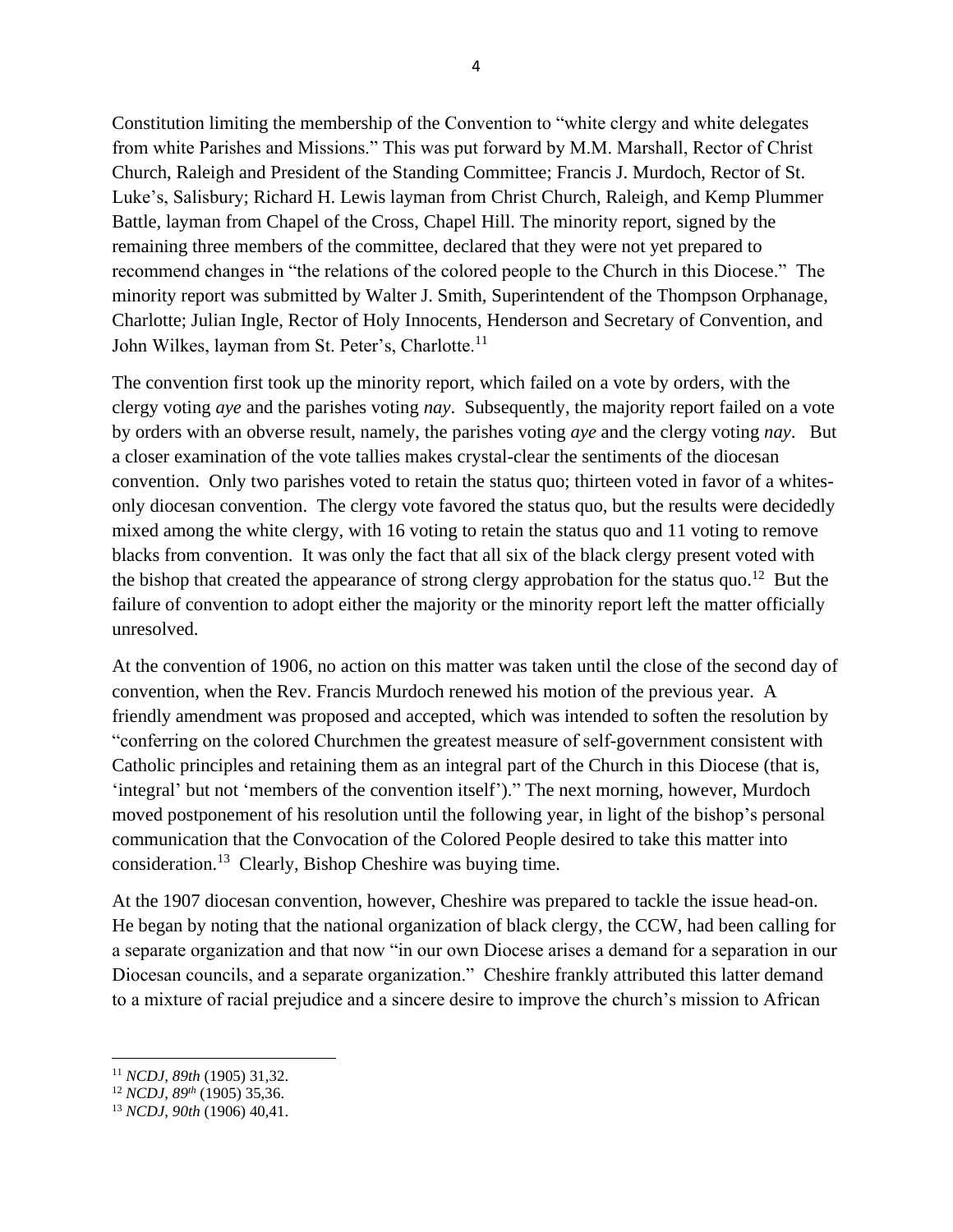Americans. Faced with such demands, Cheshire was now prepared to change his position and accept a separate organization for black ministry.

In a highly personal and deeply-impassioned statement, Cheshire reiterated his heart's desire to "cling to the old ideal of a Church and a Diocese which in its annual gatherings should represent visibly the oneness of all races and colors in Christ." The Bishop rehearsed the bi-racial experiences of his boyhood in his father's parish in Tarboro and his experiences of a bi-racial diocesan convention under Bishop Atkinson. He added: "so far as I am concerned, it simply passes my comprehension to understand how any one should object to this." He then, for what might have been the last time, gave expression to his deepest convictions:

As a matter of sentiment the presence of our colored brethren in our Diocesan convention is a visible representation to me of one of the most gracious and essential elements of the Church as a divine and Catholic Body. Such I have known it; such I have loved it; such my beloved father in the flesh, and such my revered father in the Church had taught me to know it and to love it; and such I had hoped that it might always continue. Bear with me, brethren and fathers, in thus paying my tribute of respect and affection, to a day and a condition that are passed. Those of you who do not sympathize in these feelings, may at least believe that in some of us they are very deep and strong.

Cheshire wanted to make sure the diocese knew that he was not discarding his long-standing personal convictions about racial unity "lightly or unadvisedly."

The Bishop then proceeded matter-of-factly. He acknowledged that blacks and whites, for different reasons, desired to be in separate organizations, and the time for a genial (one might say, paternalistic) bi-racialism was past. Thus, the question before the Church was to frame the best solution. For Cheshire, it came down to adopting one of two plans: the consecration of black Suffragan Bishops or the consecration of black Missionary Bishops. Of these two options, Cheshire favored the latter, since this is what the black clergy themselves expressly preferred, given that a Missionary Bishop would be entitled to a seat in the House of Bishops and the missionary jurisdiction entitled to representation in the House of Deputies. Cheshire anticipated that the diocesan convention would concur in his recommendation.<sup>14</sup>

The convention committee tasked with responding to the bishop's address did as he asked. They issued a four-point resolution which read as follows:

- 1. That in our opinion the time has come when the welfare of both races in the Southern States requires that each race should have its own legislative assemblies, and that we urge that the General Convention take immediate action on this matter.
- 2. That this Convention is of [the] opinion that Missionary Bishops are preferable to Suffragan Bishops to have jurisdiction of colored Clergy and laity in these States.

<sup>14</sup> *NCDJ, 91st* (1907) 71-74.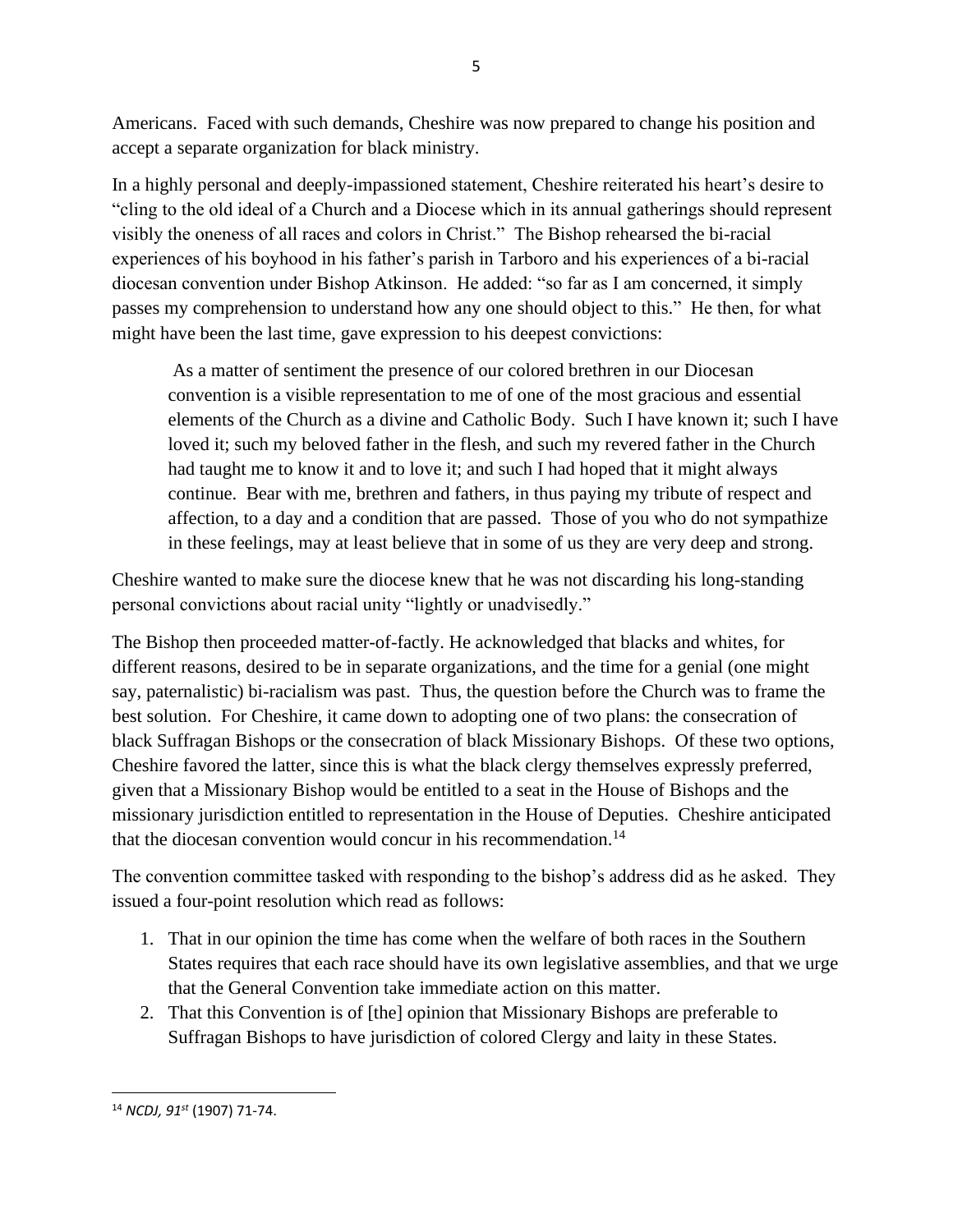- 3. That our Deputies to the General Convention be directed to present to that body the two foregoing resolutions.
- 4. That the Committee on Canons be instructed to report on the first day of next Convention an amendment to the Constitution which shall limit the membership of the Convention to white clergy and white delegates from Parishes and Missions of white people, and that the said Committee shall prepare such amendments to the Canons as may be considered proper to put all the above resolutions into effect.

The first three of these points were directed at the 1907 General Convention, calling on that Convention to implement the Missionary Bishop plan and directing North Carolina deputies to act accordingly. The fourth point was directed internally, calling for changes in the diocesan constitution and canons to purge blacks from the annual convention beginning in 1908. The first three accorded with Bishop Cheshire's stated position as set forth in his address; the fourth went beyond the bishop's stated position and called for change in the racial composition of diocesan convention regardless of the actions of the 1907 General Convention.

In a decision of profound consequences for the racial history of the diocese, the convention adopted the first three resolutions but rejected the fourth. That is, the convention went on record supporting the Missionary Bishop Plan (more commonly called the Missionary District Plan), but the convention also left standing the North Carolina status quo with respect to a biracial convention: black clergy and black congregations would continue to have seat and vote. And this status quo would not again be directly challenged from the floor of diocesan convention.<sup>15</sup>

At the 1907 General Convention, Cheshire and the diocesan deputation were in a decided minority position with respect to black missionary bishops. Cheshire made his views known for all to see in a published minority report; the majority, especially in the South, favored the Suffragan Plan. But the issue was not resolved in 1907, and would not be resolved until the General Convention of 1916 definitively adopted the Suffragan Bishop plan. Yet, through four successive General Conventions, Bishop Cheshire and the North Carolina deputation stood steadfast for the Missionary District Plan.

North Carolina's support for the Missionary District Plan was especially gratifying to the black clergy. In 1913, and again in 1916, the diocesan black Convocation placed memorials (resolutions) before the diocesan convention supporting the Missionary District Plan, and in each instance those memorials were warmly received and voted on positively by the convention itself. The CCW also took note of North Carolina's commitment to the Missionary District Plan and warmly commended Bishop Cheshire for it. This approbation of Cheshire's position was doubtless genuine, but not at all surprising, given that the President of the CCW at the time was none other than the Ven. Henry B. Delany, Archdeacon for black ministry in the diocese.<sup>16</sup>

*<sup>15</sup> NCDJ, 91st* (1907) 38,39.

<sup>&</sup>lt;sup>16</sup> N. Brooks Graebner, "His Rightful Place in History: A Portrait of Bishop Henry Beard Delany (1858-1928)" 2020: 11-15. Archives of the Episcopal Diocese of North Carolina. Raleigh. See also, Gaines M. Foster, "Bishop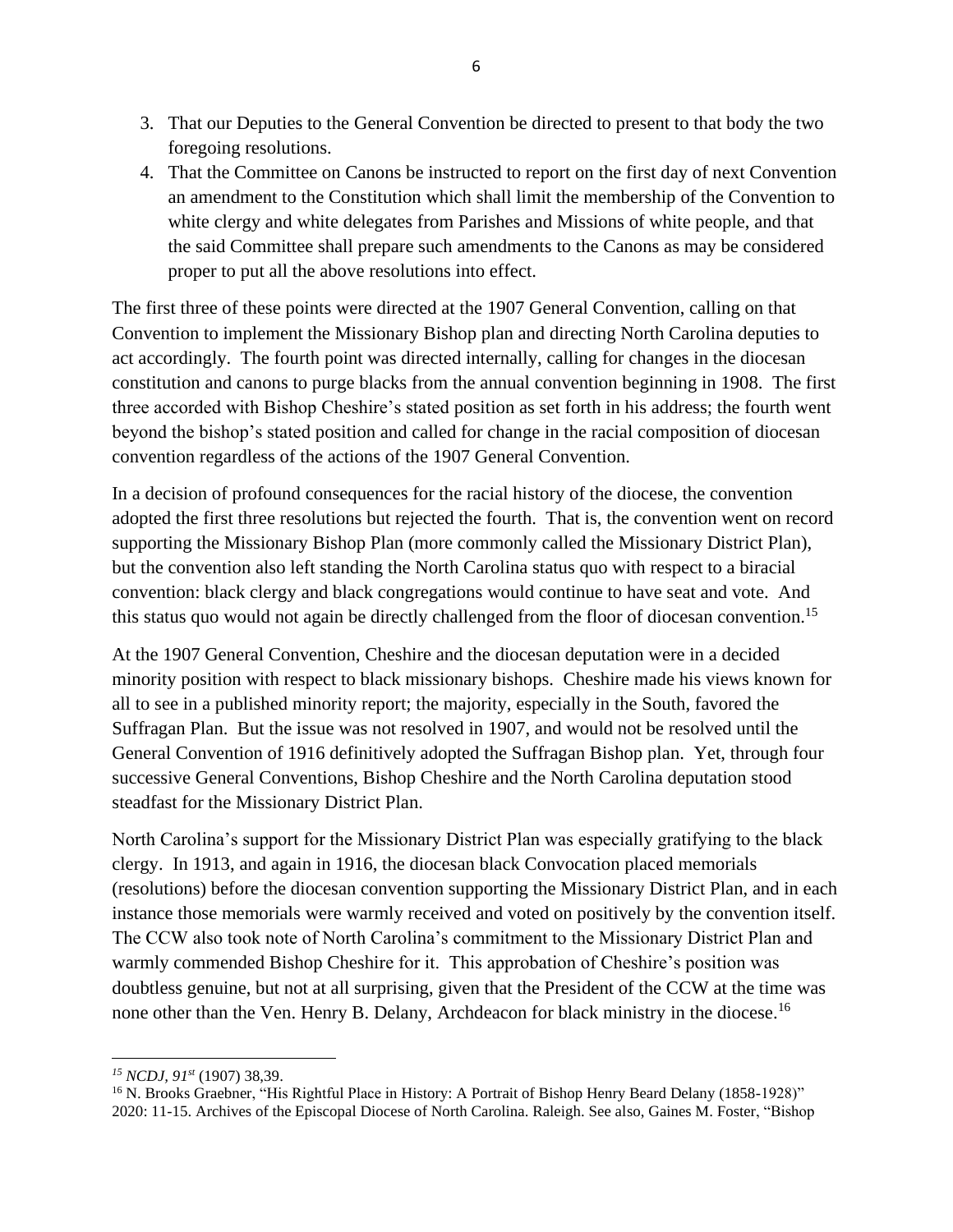In the summer preceding the 1916 General Convention, Professor Charles Boyer of St. Augustine's School wrote a column for *The Carolina Churchman* in which he traced the recent diocesan history with respect to a separate organization for black ministry. Looking back to the pivotal 1907 diocesan convention, Boyer noted the growing calls for a whites-only diocesan convention here in North Carolina, as white clergy and laity pushed for adoption of the practices prevailing in Virginia and South Carolina, "which had already excluded their colored clergy and laity from the councils of the Church, given them a Council of their own, but without legislative authority." Moreover, Boyer noted the triumph of Jim Crow here in North Carolina, stating "It is not so much to be wondered at that, while the Church in the adjoining States was thus acting towards its negro members, and that this State had not long since passed through a serious political upheaval due to racial feeling—small wonder, I repeat, that this condition of unrest should have crept into the Convention of North Carolina." Then he added: "But better counsel prevailed, and the bond of Christian unity remained unbroken."

Boyer, in other words, had no illusion about the nature of church and society in North Carolina. He did not think that the Diocese of North Carolina was immune from the prevailing attitudes of Jim Crow. But he did credit the leadership of the diocese, the voice of "better counsel," for preventing that segregationist sentiment from becoming enshrined in diocesan practice. He then went on to describe how the black clergy and the diocese of North Carolina had united in support of the Missionary District Plan, and he concluded with these stirring words: "The Diocese of North Carolina has taken a brave stand for fairness and Christian equity in this matter. May its members this year draw new and staunch supporters to the cause, that it may succeed at the General Convention next October."<sup>17</sup>

In the event, Boyer's hopes for passage of the Missionary District Plan by the 1916 General Convention were not realized. But the protracted fight for passage of that plan, coupled with the continued participation of black clergy in the diocesan convention, enabled North Carolina to elect Henry Beard Delany as Suffragan Bishop in 1918 without that action becoming reduced to an exercise in white paternalism. The black clergy unanimously nominated Delany; the black clergy unanimously voted for him (in fact, the white clergy and delegates also voted for him unanimously). And Bishop Cheshire, in the spirit of the Missionary District Plan, granted Bishop Delany full authority to direct black ministry throughout the diocese.<sup>18</sup>

## II. The Effort to Secure Financial Support for Black Ministry in the 1910s

As the foregoing narrative has shown, at the level of racial policy, The Diocese of North Carolina continued to be an exception to the prevailing practices across the South. Although the bi-racial composition of diocesan convention was repeatedly challenged in the first decade of the 20<sup>th</sup> century, Bishop Cheshire got his heartfelt wish, and the racial equality first instituted under

Cheshire and Black Participation in the Episcopal Church: The Limitations of Religious Paternalism," *The North Carolina Historical Review, vol. LIV, no. 1* (January 1977) 49-65.

<sup>17</sup> Charles H. Boyer "The Racial Episcopate," *The Carolina Churchman* (June-July, 1916) 15.

<sup>18</sup> Graebner, "Bishop Delany," 17-20.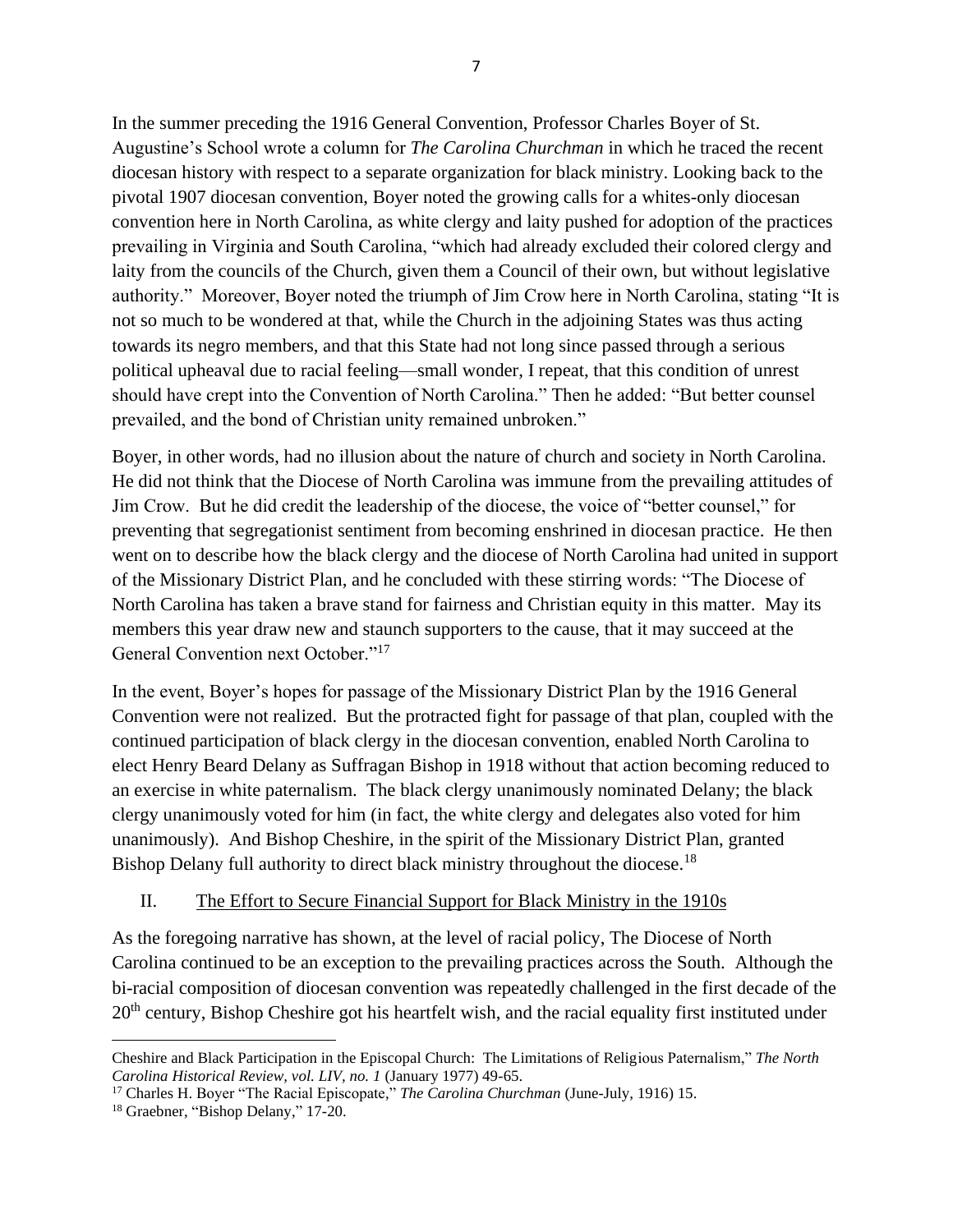Bishop Atkinson in the 1860s was not rescinded. Blacks and whites remained members of the same diocesan convention and equally entitled to seat and vote.

But success in preserving this one aspect of racial unity in diocesan life did not guarantee a corresponding support for black ministry on the part of whites. And so, when the question of financial support for black ministry became the presenting issue, it revealed the diocese in a much different light.

The 1909 diocesan convention made no mention of black ministry in the Journal of Proceedings save for noting the death of Archdeacon Pollard and the naming of Archdeacon Delany as his successor. In 1910, however, the State of the Church report devoted considerable attention to the bright prospects for mission work among African Americans under Delany's leadership, and then offered this resolution:

*Resolved*, that the congregations in the Convocations of Raleigh and Charlotte be recommended to take up a collection each year for the benefit of the Convocation of the Colored People.

The Committee appended the following comment:

This work has been supported in this Diocese entirely by offerings from the colored people themselves, and from white people outside of the Diocese. . . . . It seems, therefore, to your Committee best to recommend that the white congregations in the Diocese should voluntarily, if they see fit, contribute specially for the work of the colored people.

The call for voluntary contributions from white congregations for work in black congregations was duly introduced and ratified.<sup>19</sup>

But Bishop Cheshire thought more funding for black ministry was needed than could be realized through voluntary contributions. So, in 1911 the Bishop proposed that North Carolina adopt something like the practice implemented in South Carolina, where one half of the Easter Day Offering in every parish went to support work in the black convocation. This request for increased funding was made more urgent by a change in the formula the national Board of Missions would use in determining their own level of support for black ministry in the South. As Archdeacon Delany noted in his report to convention:

Allow me to call your attention to an action of the Board of Missions with regard to appropriations, that becomes effective in September next. It reads that their appropriations for other than schools will not be made in excess of \$2 for every \$1 raised for said work within the Diocese. These tidings give us great concern, for some of our new missions without schools and in debt. Some of our priests are pleading now for an increase of salary sufficient to meet actual necessities. In the light of the Church's vision

<sup>19</sup> *NCDJ, 94th* (1910) 50, 51.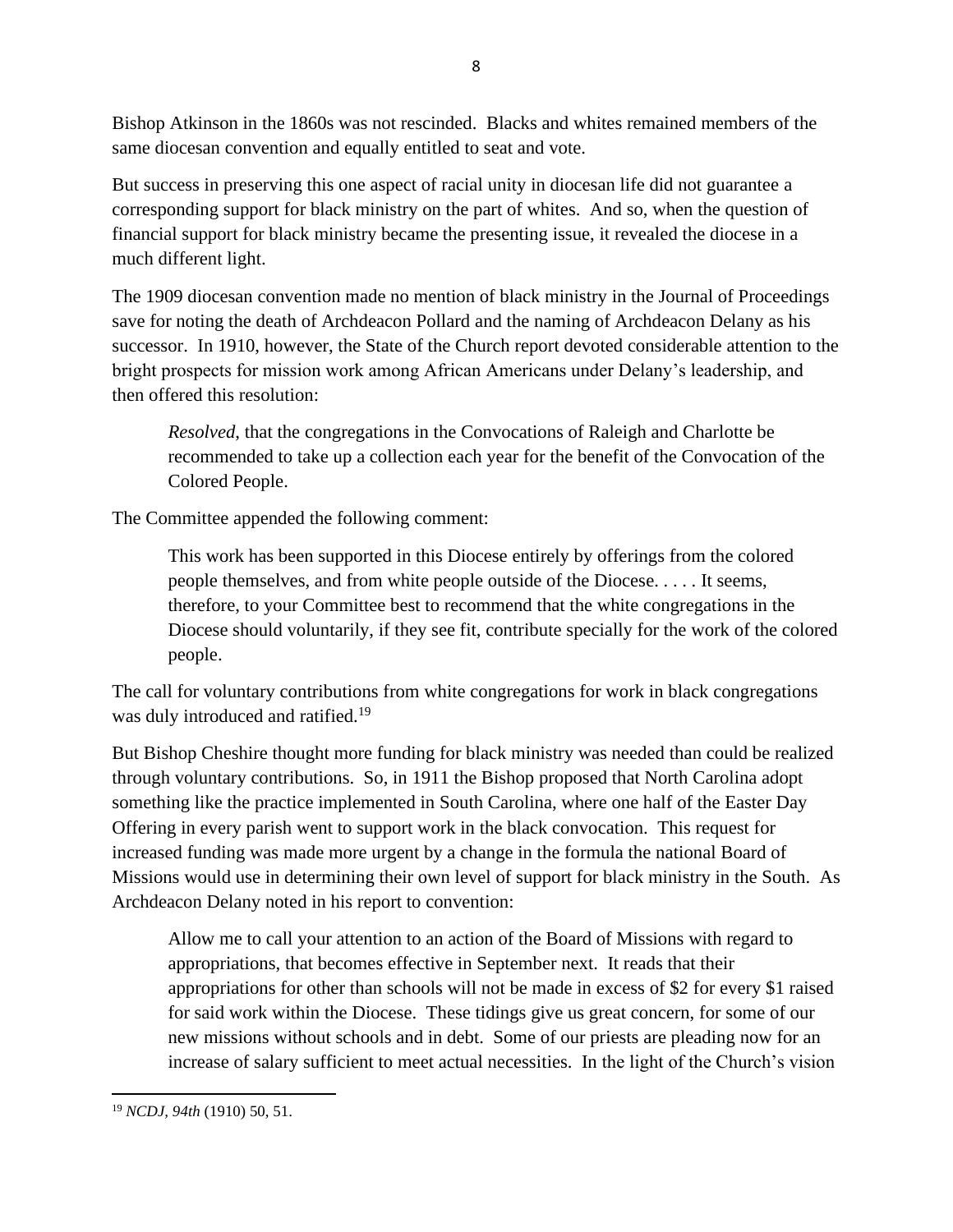which has always been so full of optimism, we commend to you, again, the great opportunity that is offered to all of us to share in the work that lies just at our doors.

In other words, the black Convocation was facing a reduction in its funding from the national Church precisely because the white churches of the diocese itself were not contributing to this ministry.<sup>20</sup>

So, given this new and urgent appeal from Archdeacon Delany, coupled with Bishop Cheshire's own proposal for a mandatory annual offering from all white churches comparable to the practice in South Carolina, how did the convention respond? The Committee on the State of the Church reported that the appeal for voluntary contributions had been a failure: "White churches last year gave only \$41.54 to our colored work, less than was given to the Jews (that is, to the Good Friday offering for the Holy Land)."<sup>21</sup> To strengthen support, the convention committee tasked with responding to the Bishop's Address, offered the following two-part resolution:

*Resolved*, That the Convention recommends that on one Sunday in each year the rector of each Parish shall bring this work before his people.

*Resolved*, That one-third of the Easter offering of every Parish and Organized Mission be asked for the work of the Colored Convocation of the Diocese.

This resolution, while reducing the formula for the Easter Offering distribution from one-half to one-third, was at least in keeping with the spirit of the Bishop's suggestion. But Thomas H. Battle, a lay delegate from Good Shepherd, Rocky Mount, introduced an amendment that struck the second resolve and called instead for the taking up of a special offering at the time when the rector saw fit to bring the needs of black mission work before his congregation. This substitute was forthwith adopted. $22$ 

The substitute effectively eviscerated the force of the resolution, with predictable results. For 1912, the State of the Church Committee reported that only seven parishes had bothered to comply with the resolution and that less than \$100 had been raised. Nevertheless, their proposed solution was to reissue the same resolution already in force, but with the added provision that Archdeacon Delany was now expected to supply all the rectors with materials pertaining to the needs of diocesan black ministry.<sup>23</sup>

In 1913 Bishop Cheshire noted the widespread failure of white congregations to make the requisite annual offering and begged them all to remember this cause. Then he offered the following diagnosis and prescription:

<sup>20</sup> *NCDJ, 95th* (1911) 77;129.

<sup>21</sup> *NCDJ, 95th* (1911), 47.

<sup>22</sup> *NCDJ, 95th* (1911) 50,51. For Thomas Hall Battle, see his entry in the *Dictionary of North Carolina Biography.* <sup>23</sup> *NCDJ*, 96<sup>th</sup> (1912) 42,43. To appreciate the profound funding disparities between white and black churches in 1911, note that in November, 1911, a new church building for Holy Comforter, Burlington was consecrated. Estimated cost: \$50,000.00. *The Carolina Churchman,* (January, 1912) 10.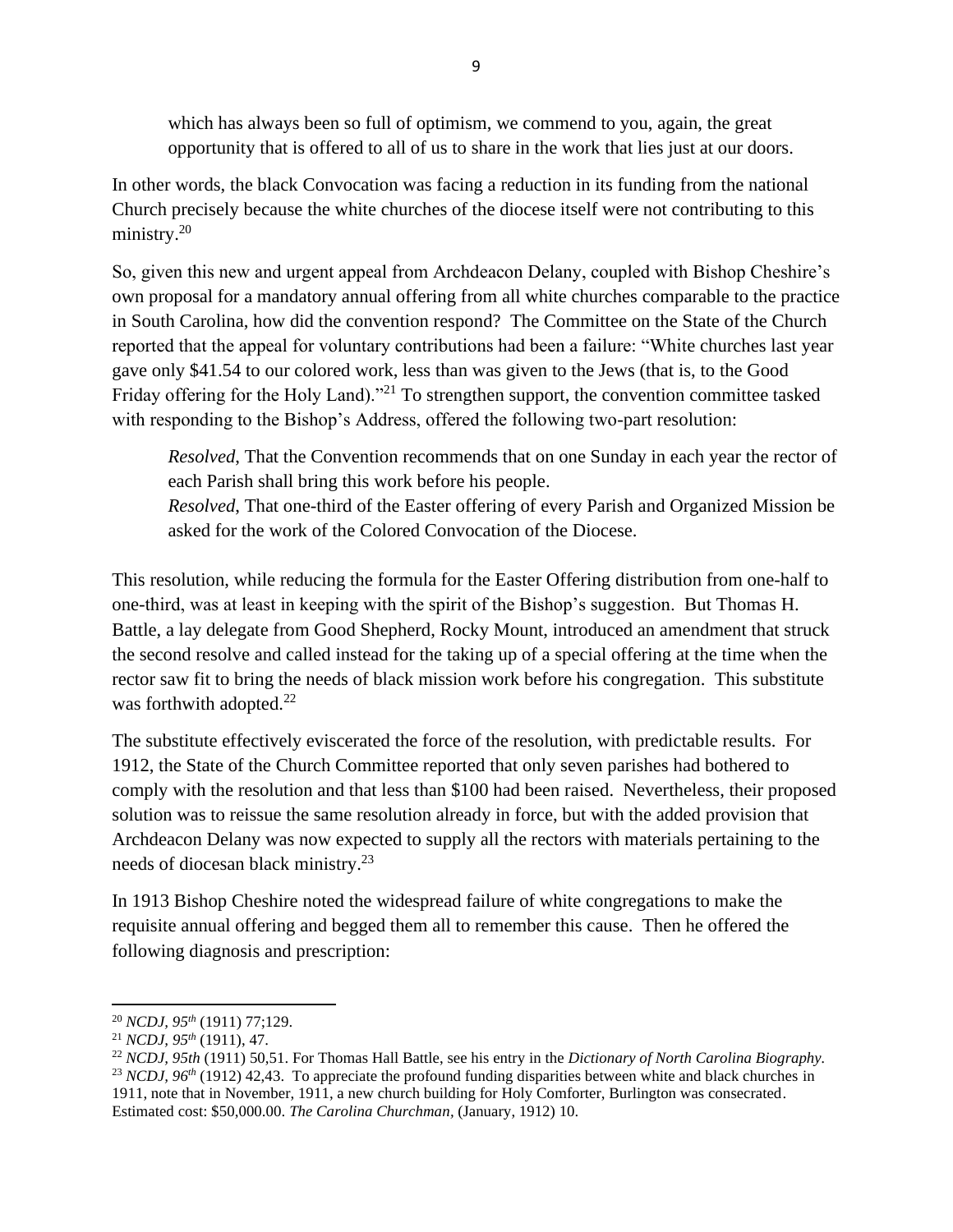I wish our white clergy and people might show more personal interest than they usually do in this work, and make a rule to visit our colored churches and schools from time to time. If they would acquaint themselves with our colored work and our colored workers, they could not fail to feel a greater interest in both, and their own inclinations would lead them to help on the good work. I would especially direct the attention of our people to our very important institutions for the benefit of the colored people, St. Augustine's School, with its fine and spacious St. Agnes Hospital, the largest and best equipped hospital for colored people in the whole country south of Washington City . . . You, my brethren, do not sufficiently know and appreciate these institutions and the good work which they are doing. $24$ 

Cheshire could see the corrosive impact of racial segregation on diocesan ministry. White clergy did not know—and evidently did not care to know—of the good work being done in black congregations, schools, and hospitals. From 1912 onward, Archdeacon Delany would dutifully issue materials to white rectors, informing them of the needs of his convocation. But as he himself noted, this made no substantial difference to the vast majority of his white colleagues. They simply ignored his appeals.<sup>25</sup> Again in 1914, the Committee on the State of the Church called it "a disgrace to the Diocese," when the black people themselves raised \$4,748.56 in support of their ministry and whites contributed a paltry \$72.48. Cheshire continued to bemoan the lack of personal sympathy and interest manifest in the meager sums collected.<sup>26</sup>

After Delany became Suffragan Bishop in 1918, the financial problem facing black ministry in North Carolina only deepened. By 1921, Delany was trying to make do with a budget of \$10,000.00 when he had requested \$18,200.00. As result, the bishop could only offer his clergy an annual salary of \$650, whereas in South Carolina, black clergy were making almost twice as much. One priest in the diocese, the Rev. John Small of St. Titus' in Durham, left for the Diocese of Maryland, where his new salary would be \$1,600.00.<sup>27</sup>

There is a cruel irony in these numbers. The Diocese of North Carolina was a leader in supporting black ministry in many ways, beginning in the aftermath of the Civil War and continuing into the  $20<sup>th</sup>$  century. First Bishop Atkinson, and later Bishop Cheshire, were applauded by black leaders for insisting upon equal treatment for black clergy and congregations in the councils of the Church. But when it came to a willingness to fund black clergy, congregations, and institutions, the Diocese of North Carolina was greatly outspent by her neighbor to the South: there the commitment of 50% of the Easter offerings was routinely

<sup>24</sup> *NCDJ, 97th* (1913) 75,76.

<sup>&</sup>lt;sup>25</sup> "I have kept our columns filled with appeals in behalf of the Colored Convocation, as painful as it has been to me. Warrenton, Greensboro, Salisbury, and our needs in their behalf, have been repeatedly presented to you, until we began to feel that there was little to hope for thru appeals." Henry B. Delany, *The Carolina Churchman* (April, 1917) 14.

<sup>26</sup> *NCDJ, 98th* (1914) 46; *NCDJ, 99th* (1915) 72.

<sup>27</sup> *The Carolina Churchman*, (May-June, 1921) 15.